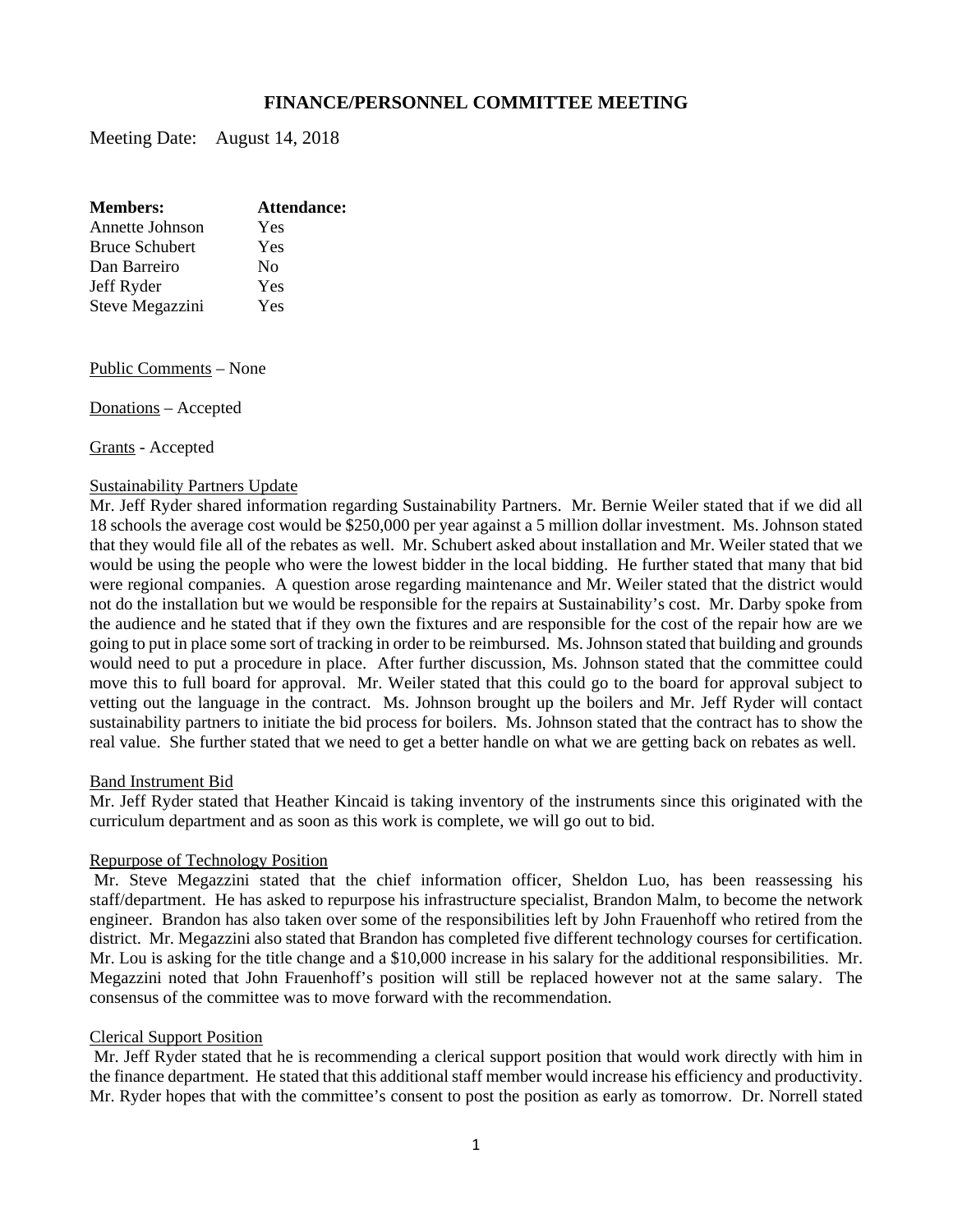that this position will also support the front desk coverage. The consensus of the committee was to move forward with the recommendation.

## Director of Literacy Interventions

 Dr. Norrell provided a job description that is being developed. She stated that after meeting with Illinois Empower and looking at our areas of weakest achievement one of the things that is missing from the administrative team is someone with an expertise in literacy. Dr. Norrell feels that this is a key missing piece. She also stated that we are only implementing MTSS on the behavior side and missing the academic side. Dr. Norrell stated that after posting we might not find someone this year however she feels it is an important educational piece. She further stated that this position is 100% grant eligible. Dr. Norrell also informed the committee that Waldo will be receiving \$50,000 in grants for ISBE for planning and the other 12 schools are getting \$15,000 each for their ESSA designation. The following year Waldo will be bumped to \$150,000 and the other schools will also be increased. This funding is coming to the schools in order to accomplish the state requirements. The consensus of the committee was to move forward with the recommendation.

# ISBE Audit

 Mr. Jeff Ryder informed the committee that ISBE will be coming in to audit 16 of our grant programs. They are scheduled to arrive September  $10<sup>th</sup>$  for 2-3 weeks. Mr. Ryder will meet with the grant managers affected to ensure that information is gathered and ready. Mr. Ryder also talked about the auditors that were brought in earlier in the year (Klien Hall). They were brought in to replace Crowe. Mr. Ryder stated that the district has paid \$11,000 of their \$68,000 proposal already. However, Mr. Ryder is asking for consent from the committee to bring Crowe back. Dr. Norrell stated that we are looking at an October 15<sup>th</sup> deadline and Crowe is already familiar with the district. It was stated that auditing services is something that does not need to be bid out. The consensus of the committee was to move forward with the recommendation.

# Technology Recycling Resolution - Accepted

### Budget Presentation

Mr. Jeff Ryder shared the budget presentation that with committee approval will be moved to the full board on August  $20<sup>th</sup>$ .

### Review of Revisions of Press Policies

Mr. Steve Megazzini reviewed the policies on the committee agenda that will be moved on to full board as information on August  $20<sup>th</sup>$ . Policy 5.20 is a resolution that is recommended be passed. Policy 6.250 provides that we have a school crisis assistance team and the district currently has this and is run through the student services department. Mr. Megazzini stated that policies 7:50, 7:165, 7:330 and 7:340 are all updates that are basically the same. Mr. Bruce Schubert stated that policy 7:50 refers to policy 6:135 (accelerated placement program). Mr. Megazzini stated that policy 6:135 was put in place so we can use this as a guide to cross reference with regard to child assessment. Mr. Megazzini stated that once the board approves policies the PRESS website is accessed and marked approved. Once this is processed, a word document is sent to the district and uploaded onto the district website.

### Insurance Umbrella Coverage Change

Mr. Jeff Ryder informed the committee for FY 2019, the prior business manager had requested an additional \$ 5,000,000 in Umbrella coverage for the FY 2019. The original premium estimate for this coverage was \$ 6,250. This premium was a good faith estimate made by the broker with little time to nail down exactly who the carrier would be and exactly what the premium would be.

After the broker found a carrier to write the coverage, premium is now \$ 11,250. Since this district already has \$ 10,000,000 in umbrella coverage and has never had to use this coverage, it was recommended to cancel this coverage. Committee agreed, move to information at next BOE meeting.